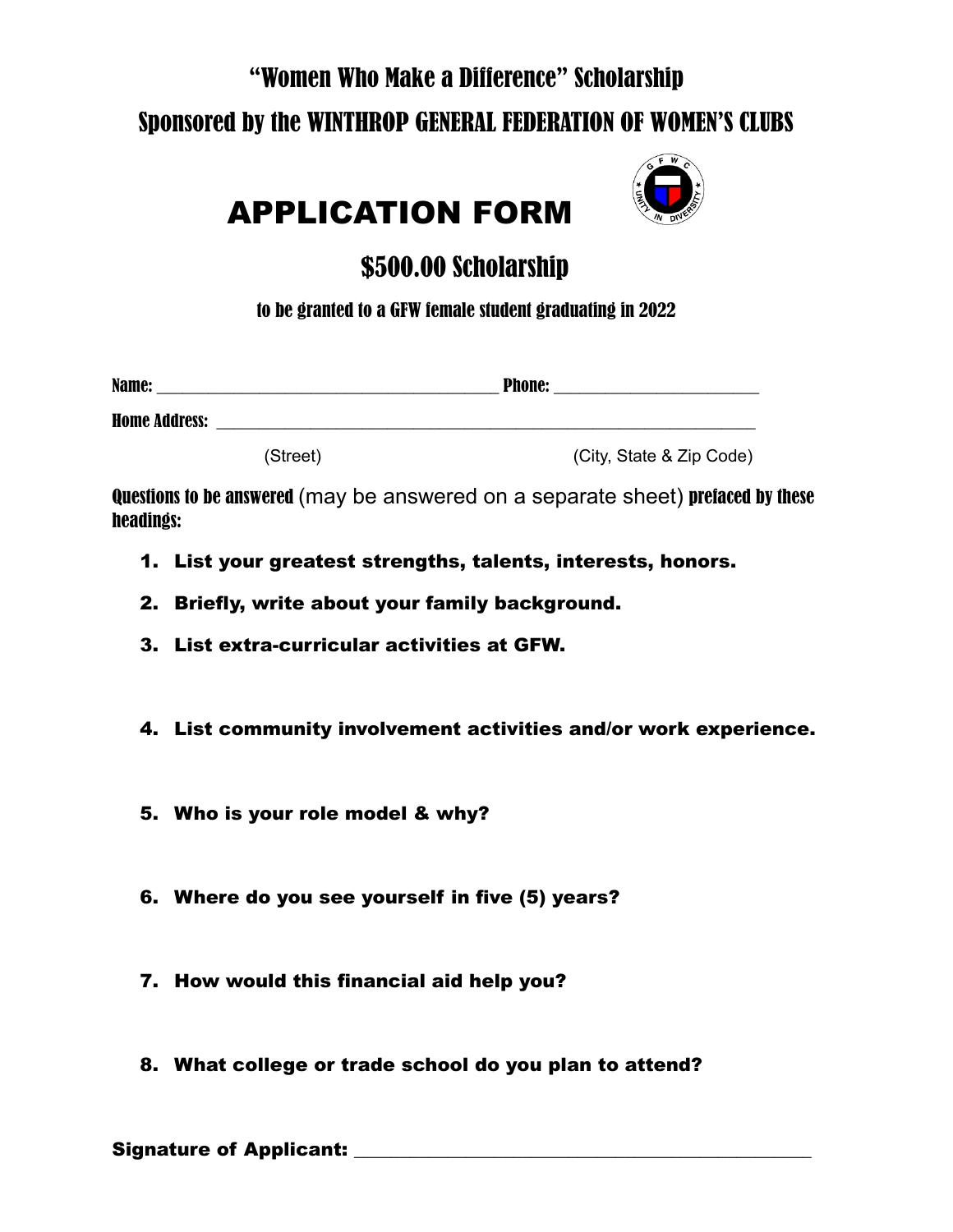## WINTHROP GENERAL FEDERATION OF WOMEN'S CLUBS "Women Who Make A Difference" \$500.00 Scholarship

### RULES & INFORMATION

- 1. The scholarship is available to young women on the basis of good citizenship.
- 2. The applicant must submit the application to the Education Committee of the Winthrop General Federation of Women's Clubs.
- 3. The applicant must be a female high school senior and whose legal residence is in the community of the GFW School district

& must be a GFW student.

- 4. The recipient of this scholarship may use this grant for any 2 year, 4 year college or vocational school. The student must be enrolled as a full-time student.
- 5. In addition to the application form and answers requested on the application form, the following must also be submitted:
	- a. Scholastic records from GFW High School.
	- b. A letter from school principal, counselor OR teacher.
	- c. Another letter from someone other than from school personnel, regarding the applicant's involvement in the community, such as, a clergy, employer or community leader.
	- d. Picture (optional).